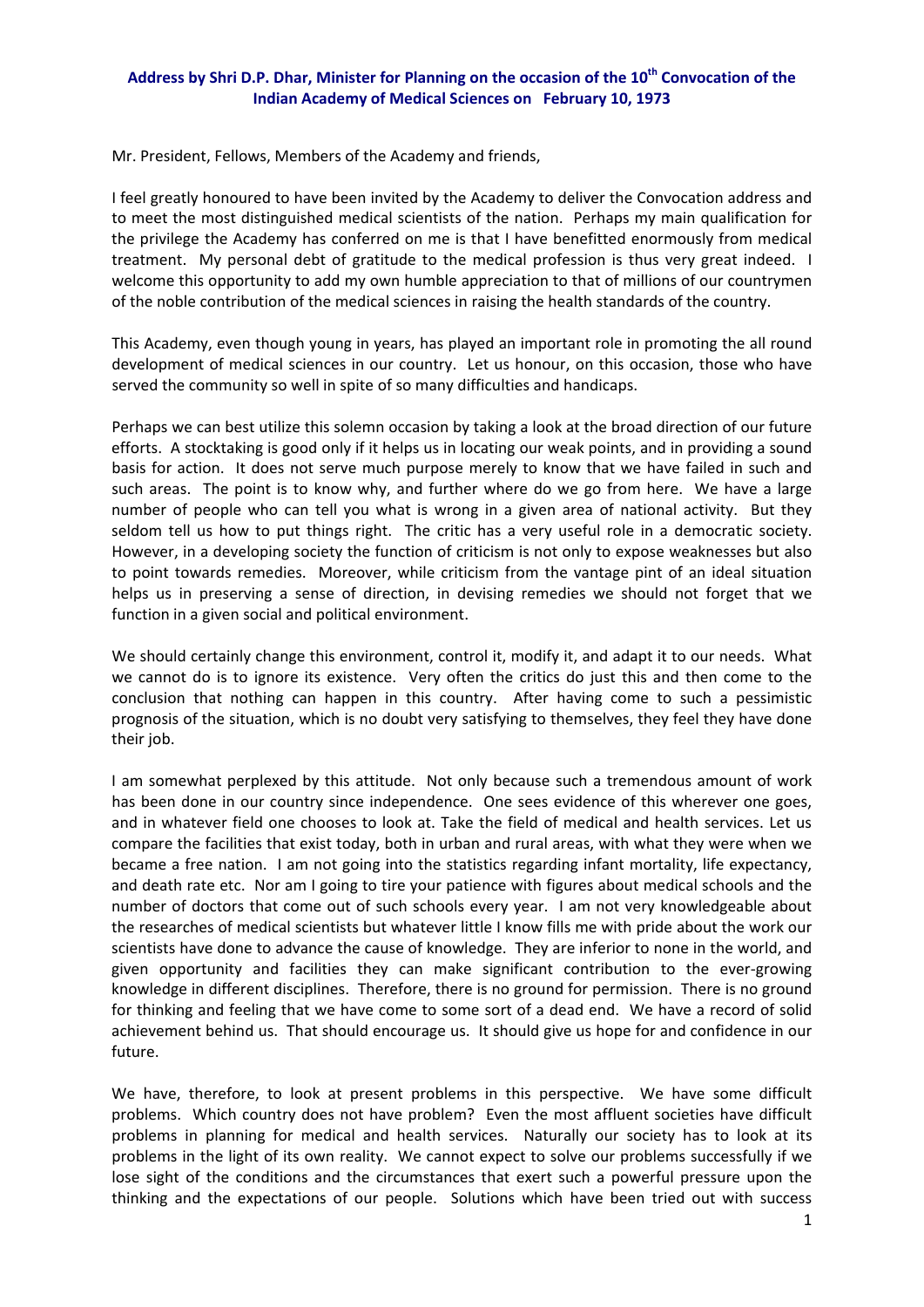elsewhere have a strong appeal. But a blind acceptance of what has worked elsewhere may not be a satisfactory answer to the questions we have to face. So, I will beg of you to remember that in analyzing various issues in relation to the development of medical and health services over the next plan period and even beyond, we have to keep in view the compulsions of our social reality.

What are these compulsions? In many ways they are so obvious, and yet sometimes it seems that we do not comprehend them fully. Let me draw your attention to some aspects which are directly relevant to our work in the field of medical and health services. An eminent task force on medical education, training and research programmes has concluded that on the basis of existing facilities of medical education the country will have all the doctors it needs at the end of the Fifth Plan. Therefore, there is no problem of shortage of medical doctors as a whole. But the same task force also pointed out that at present the doctors are most unevenly distributed between the rural and the urban areas. Nearly 70 per cent of available hospital beds in the country are located in urban areas and only 30% in the rural areas. On the basis of population concentration, the ratio should have been reversed.

This has not happened. Whereas in the cities medical facilities are available to the common people, though not always without a good deal of harassment at the over-crowded hospitals, the picture in the rural areas is depressing. There are any number of villages today without even rudimentary health care. The contrast is glaring. At the same time the broad masses of people in the rural areas are on the move. They are no longer isolated from the mainstream of national life. The development of communications has brought them into contact with the life in the cities. They perceive the change that has taken place and that has benefitted their brethren who happen to be fortunate enough to live in urban areas. They desire the benefits of modern medical science for themselves. This imbalance between what is available on a global basis and what trickles down to the suffering people in the countryside produces social and political tensions. However, even more important is the fact that by denying medical and health facilities to vast numbers of people in the countryside we are damaging the productive potential of the country. Thus, whichever way you look at it, it is clear that the most important dimension of planning for medical and health services in the Fifth Plan is the fulfillment of the basic needs of our rural population. There is another aspect. Even in the countryside there is a class which can afford to pay for medical services. It is a small class but none-the-less a very influential segment of the national community. But there are millions and millions of people who are too poor to pay for the sometimes expensive medical help that they need to be free from disease. We have to reach these people in an effort not only to cure their diseases but also to make them less vulnerable to disease.

This is a task of gigantic magnitude. It is not easy to devise what in the jargon of the Planning Commission is known as the 'delivery system' of health care services to rural areas. There are many factors involved, financial, organizational and so on. Perhaps basically our attitudes are involved. The Prime Minister has articulated the needs of the poor, the deprived, and the disinherited because she is in constant touch with the over-powering reality of rural India. We have to think of new methods, new procedures and new organizations by which we can meet the expectations of our people. What is it that we can do now, today and tomorrow to take to the rural areas on a large scale the benefits of modern medical sciences? Do we need to change in some ways our system of medical education? Should we not emphasize more the area of social medicine as opposed to the almost exclusive concentration on curative aspect of modern medical technology? Should our research not take into account the widely practiced indigenous remedies? What kind of incentives do our doctors and other personnel need to serve the rural communities? What kind of organizations should be established to ensure that there is no frittering away of our limited resources through duplication of effort and through a compartmentalized way of looking at the health needs of the rural communities?

These questions do not admit of easy answers. It is for a distinguished body like the Academy to think deeply about these problems. I would like to suggest for your consideration a proposition that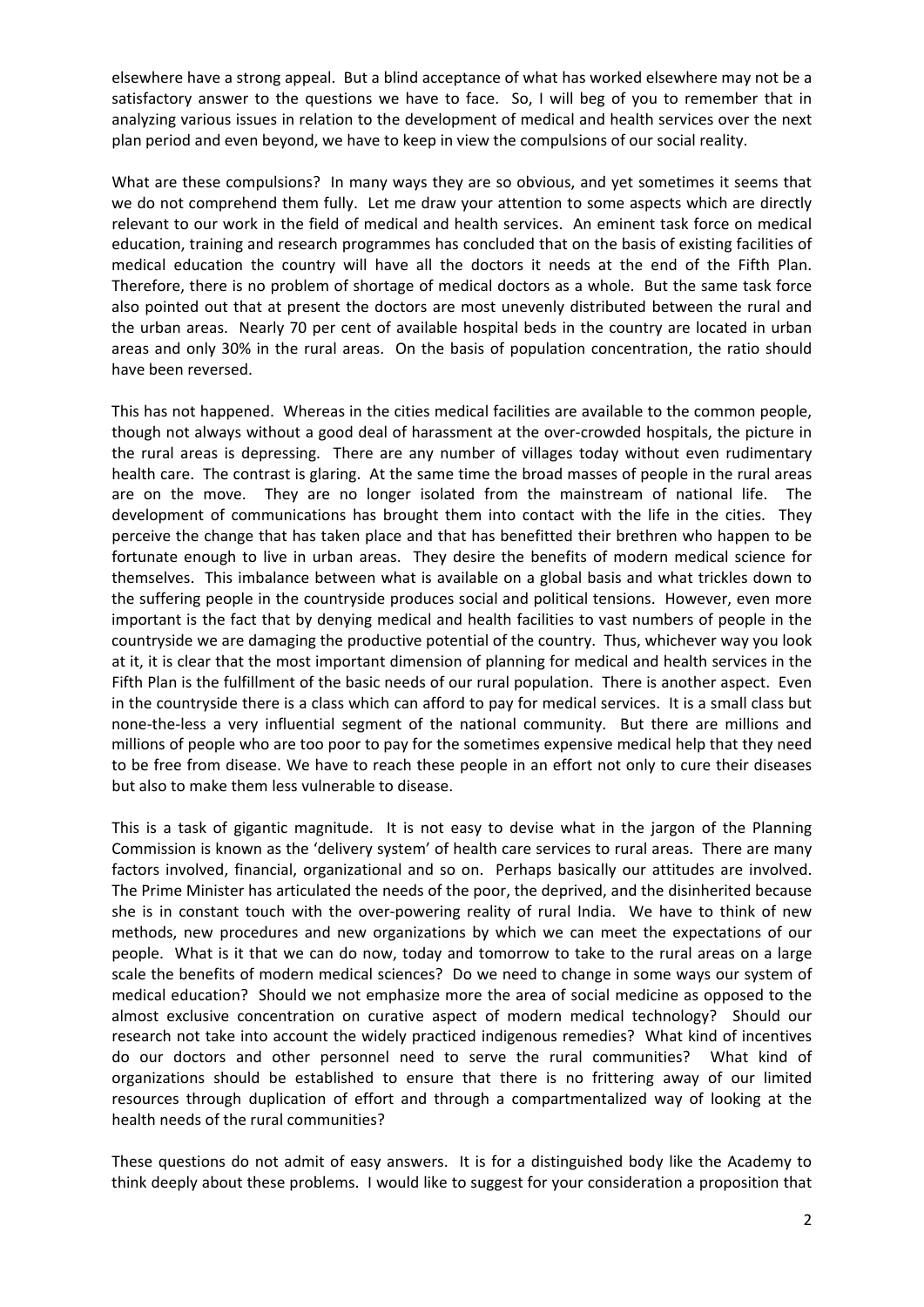seems to me to be a starting point for an investigation of the important issues in this field. Our economy as its present state of development cannot offer to its highly trained experts working in the rural areas incentives comparable to those which are available in the urban centres. Our financial resources are limited. Therefore, any scheme, any proposal that is based on improving the available incentives for transfer of medical manpower resources to rural areas will stand very limited chances of success. Living conditions in the rural areas have improved and will improve further as time goes by. However, it will be a long long time before we can approach the amenities that are available in the urban centres.

Does this mean that our doctors, nurses, and indeed other scientific experts in various disciplines have to be compelled to go to rural areas? Superficially, the idea is attractive. One can think of making some sort of a rule and saying that no one will be admitted to a medical college unless he or she signs a bond for service for a stated period in the rural areas. But is it possible to bring about rural development through a process of coercion? Real development starts with a change in our attitudes and values. It is a question of what degree of importance we attach to the work one does for improving the health of one's fellowmen and women in the rural areas. Do we honour those who sacrifice a great deal of personal effort, and the chances of rising in the medical profession, by working, in remote areas with poor equipment, with insufficient supply of modern medicines and amidst people who suffer due to poverty? Or do we honour those who spend their life time in administering to the needs of the privileged few?

What I am suggesting is that material incentives alone will not induce the products of our medical colleges to move to the rural areas. Other and more powerful incentives will have to come into play. These incentives can only be the product of a new way of thinking, of a new system of values. It is institutions like the Academy of Medical Sciences that alone can help in generating a new outlook, an outlook that proceeds from a sense of idealism and from a commitment to the vast impoverished masses of India. I am aware that this kind of thinking is often contemptuously described as unrealistic and is not welcome in quarters that pin their faith on the immutable and the inexorable laws of demand and supply. Before giving similar treatment to the suggestions I put forward, kindly consider who designed our present system of medical education and for what purpose. How does it profit us if a small fraction of the members of medical profession in India distinguish themselves internationally by researches in fields which are of immediate relevance to the needs of the affluent societies in the West while a vast majority of our people continue to suffer from diseases caused by the absence of safe drinking water? How does it profit us if a small fraction of our scientists win international acclaim while millions of children are doomed to stunted lives in their adolescence and maturity due to diseases that can and should be controlled with our existing resources of knowledge and manpower? In other words, is it possible to think of the concept of social medicine without thinking of a corresponding change of values that lie behind our present day medical curricula and teaching? It is farthest from my mind to suggest that this thorough‐going change in attitudes and values is needed only in the medical profession. This has to be a total process covering all areas of national life. I need hardly refer in this connection to the deficiencies of the family planning programme. Only the other day my esteemed colleague Shri Uma Shankar Dikshit was telling the National Development Council that the benefits of the family planning programme have not percolated to the sections of our population who need them most, namely the working classes and the poorer sections in the rural areas. Why should this be so? Perhaps the reason may be that the strategy for communication we have devised is tailored more to the perceptions and values of the better-off sections of our society. Moreover, this important programme is implemented in isolation from other important programmes like health services and nutrition. There is one agency to tell the citizen how to limit his family, there is another to take care of his health needs, and still another to supply the nutritional deficiency of his young children. When we consider the difficulties involved in sending the right type of personnel to the rural areas, this type of administrative chaos seems baffling to an untutored mind like mine. A proper integration of health, family planning and nutrition programmes has to be achieved. This is necessary to make a more effective use of our limited resources both financial and organizational. Also it needs to be realized that our people,